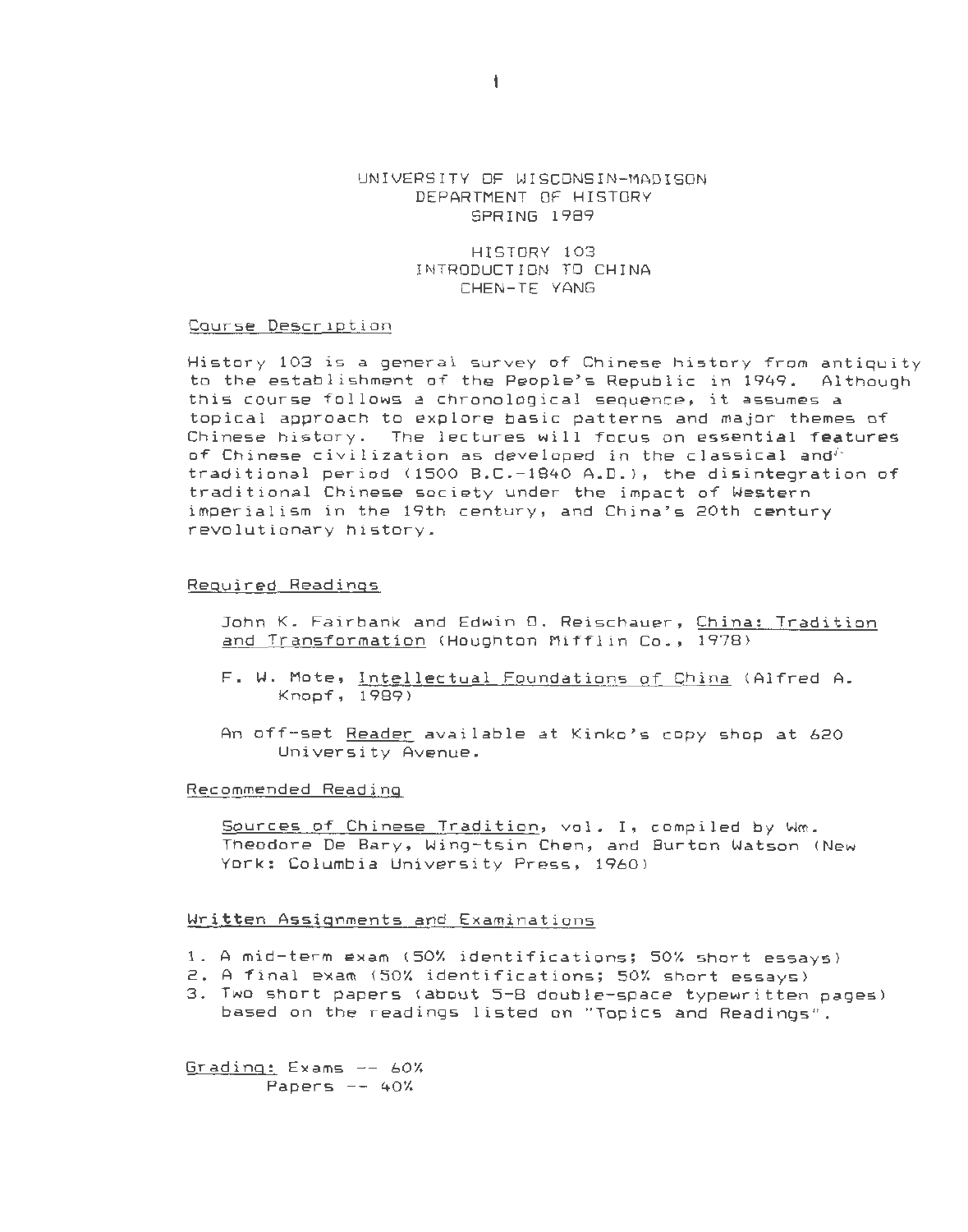History 103: History of China (January - May, 1989)

Schedule of Lecture and Required Reading

#### Jan 23-27:

- 1. Introduction
- 2. Diversities and Unity in China: Some General Remarks

Reading: Fairbank, China: Tradition and Transformation, chap. 1

3. The Beginning of Chinese Civilization: Archaeological Discoveries

> Readings: Kwang-chih Chang, "From Archaeology to History: the Neolithic Foundations of Chinese Civilization" & Derk Bodde, "Myths of Angient China", Reader

Jan. 30 - Feb. 3:

1. Shang Religion: Ancestor Worship and the Prototype of Familial State

> Reading: Fairbank, China: Tradition and Transformation, chap. 2

2. The Establishment of the Chou Dynasty

 $Feb. 6-10:$ 

<sup>1</sup> . The Decline of the Chou Dynasty : Social and Political Background for the Rise of the Hundred Schools

> Reading: Fairbank, China: Tradition and Transformation, chap. 3

2. Intellectual Foundations of the Hundred Schools Reading: Mote, Intellectual Foundations of China,  $chaps. 1-2$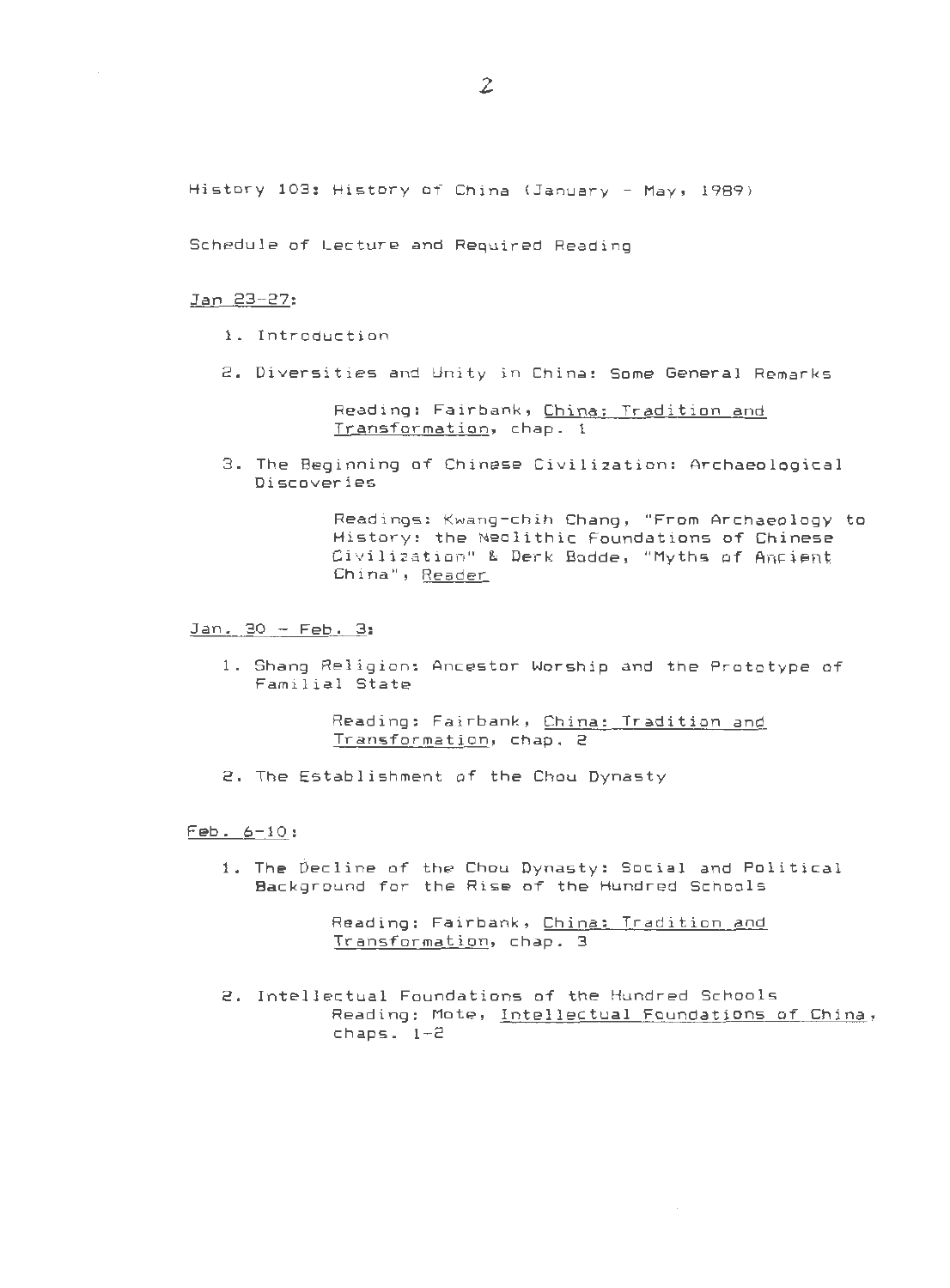Feb. 13-17:

Confucianism: Confucius and Mencius

Reading: Mote, Intellectual Foundations of China, chap . 3

<u>Feb. 20-24</u>: (Feb. 20, Washington's Birthday)

1. Classical Taoism

Reading: Mote, Intellectual Foundations of China, chap. 4

2. Legalism: Hsun-tzu and Han Fei

Reading: Mote, Intellectual Foundations of China, chap. 7

Feb. 27 - March 3:

The Rise of the Chinese Empire:

(I) the Establishment of the Ch'in and Han Dynasties

Reading: Fairbank, China: Tradition and Transformation, chap. 4

<II> Imperial Confucianism

Readings: "The Interaction of Yin and Yang" & Yuch'uan Wang, "The Central government of the Former Han Dynasty", Reader

March 6-10:

l.The Period of Disunity

Readings: "Rules for Visiting" & Lien-sheng Yang, "Great Families of Eastern Han", Reader

2. Challenges to the Imperial System

<I> Neo-Taoism

<II> Buddhism

Reading: Fairbank, China: Tradition and Transformation, chap. 5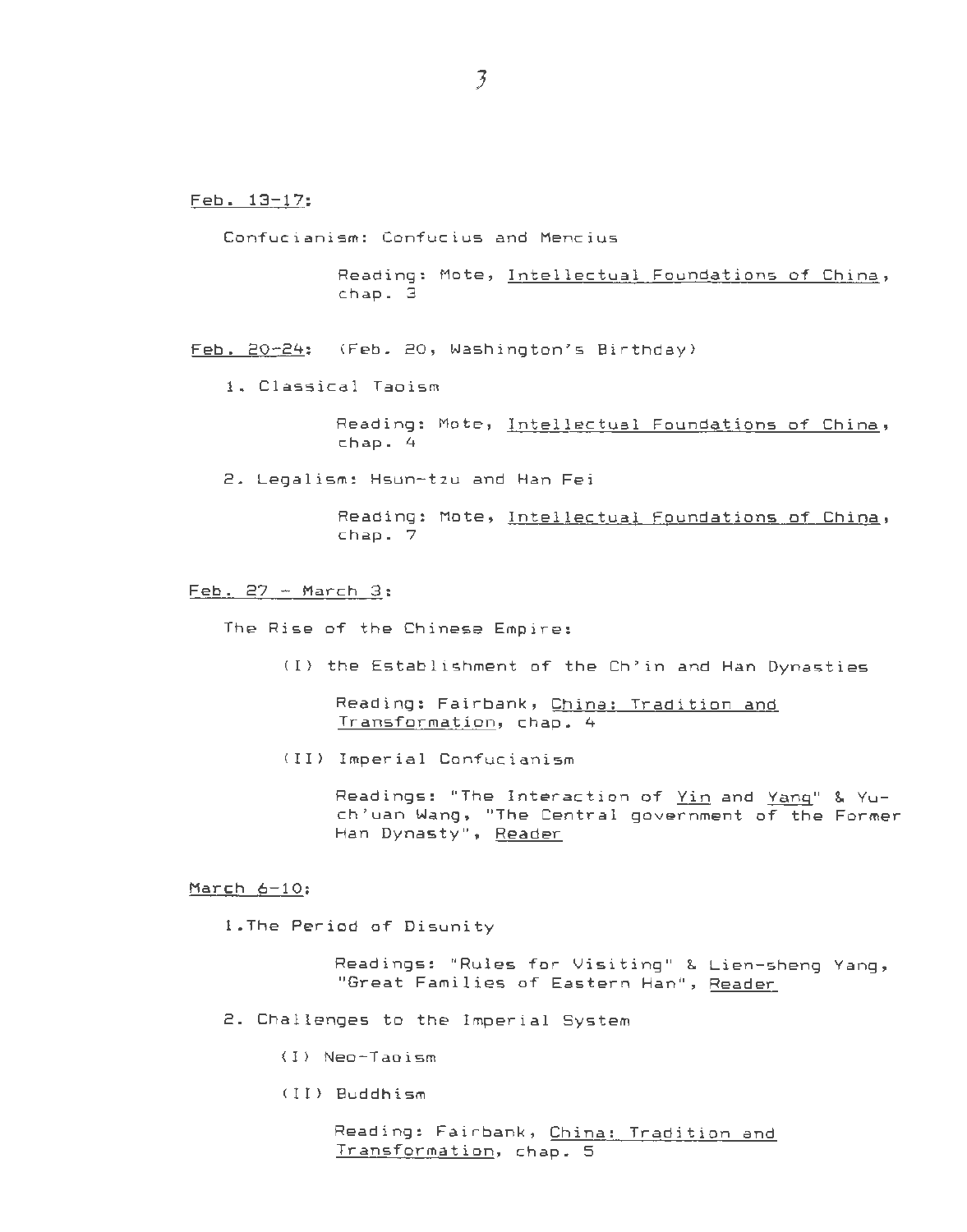1. The Reunification of the Chinese Empire: Basic Features of Chinese Political Structure

> Reading: Fairbank, China: Tradition and Transformation, chap . 6

2. The T'ang Empire

Reading: Edward H. Shafer, "The Glory of the T'ang Empire", Reader

March 29-31: (March 29, First Paper Due)

1. The Vitality of the Traditional Political System: the Civil Examination System

> Reading: Ping-ti Ho, "Social Composition of the Ming-Ch' ing Ruling Class", Reader

<sup>2</sup> . Social Structure in Traditional China

Readings: G. William Skinner, "Chinese Peasants and the Closed Community: an Open and Shut Case" & F. W. Mote, "The City in Traditional Chinese Civilization", Reader

### April 3-7:

1 . Economic Development in Traditional China

Readings: Jung-pang Lo, "The Emergence of China as a Sea Power during the Late Sung and Early Yuan Periods" & E. A. Kracker , Jr . "Sung Society : Change within Tradition", Reader

2. The Problem of the Non-Development of Capitalism

Reading: Fairbank, China: Tradition and Transformation, chaps. 7-8

# April 10-14:

<sup>1</sup> . China on The Eve of Western Intrusion

Reading: Fairbank, China: Tradition and  $Transformation, chaps. 9, 10 (pp. 258-269)$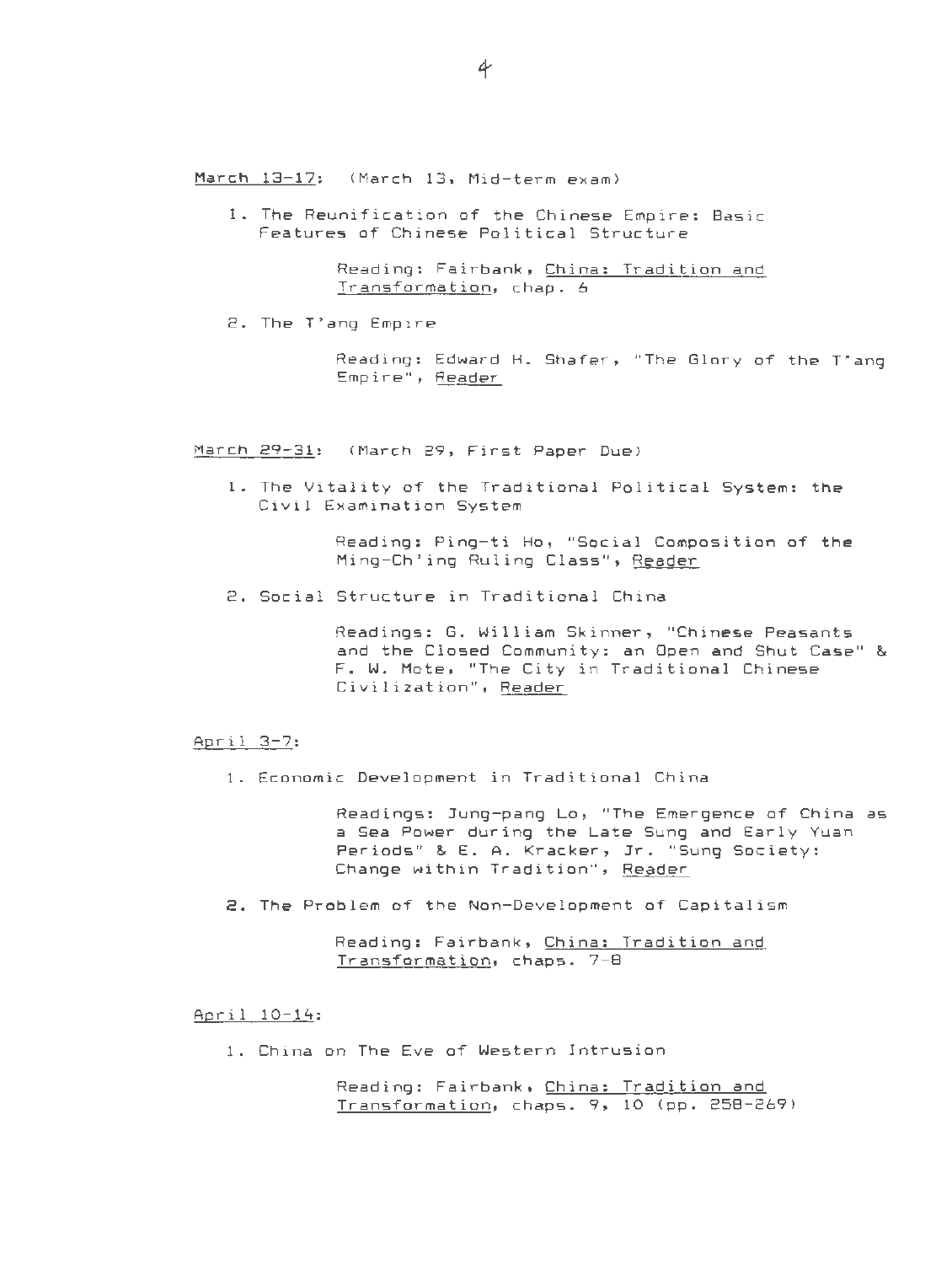2. Early Sino-Western Relations and the Opium Wars

Reading: Fairbank, China: Tradition and Transformation, chap. 10 (pp. 269-306)

3. Imperialism in China

Reading: Fairbank, China: Tradition and Transformation, chap. 12

April 17-21:

 $\epsilon$ 

1. The Taiping Rebellion

2. The Failure of Conservative Modernization

Reading: Fairbank, China: Tradition and Transformation, chap. 11

# April 24-28:

The Emergence of Chinese Nationalism :

<I> Reform Movement : K'ang Yu-wei , Liang Ch'i-ch'ao & Yen Fu

Reading: Fairbank, China: Tradition and Transformation, chap. 13

(II) The Boxer Rebellion

(III) The Revolution of 1911

Reading: Benjamin I. Schwartz, "The Chinese Perception of World Order, Past and Present" , Reader

### $May 1-5:$

1. The May Fourth Movement

Reading: Fairbank, China: Tradition and Transformation, chap. 14 (PP. 428-437)

<sup>2</sup> . The Introduction of Communism and the Origins of the Chinese Communist Party

> Reading: Fairbank, China: Tradition and Transformation, chap. 14 (pp. 437-439)